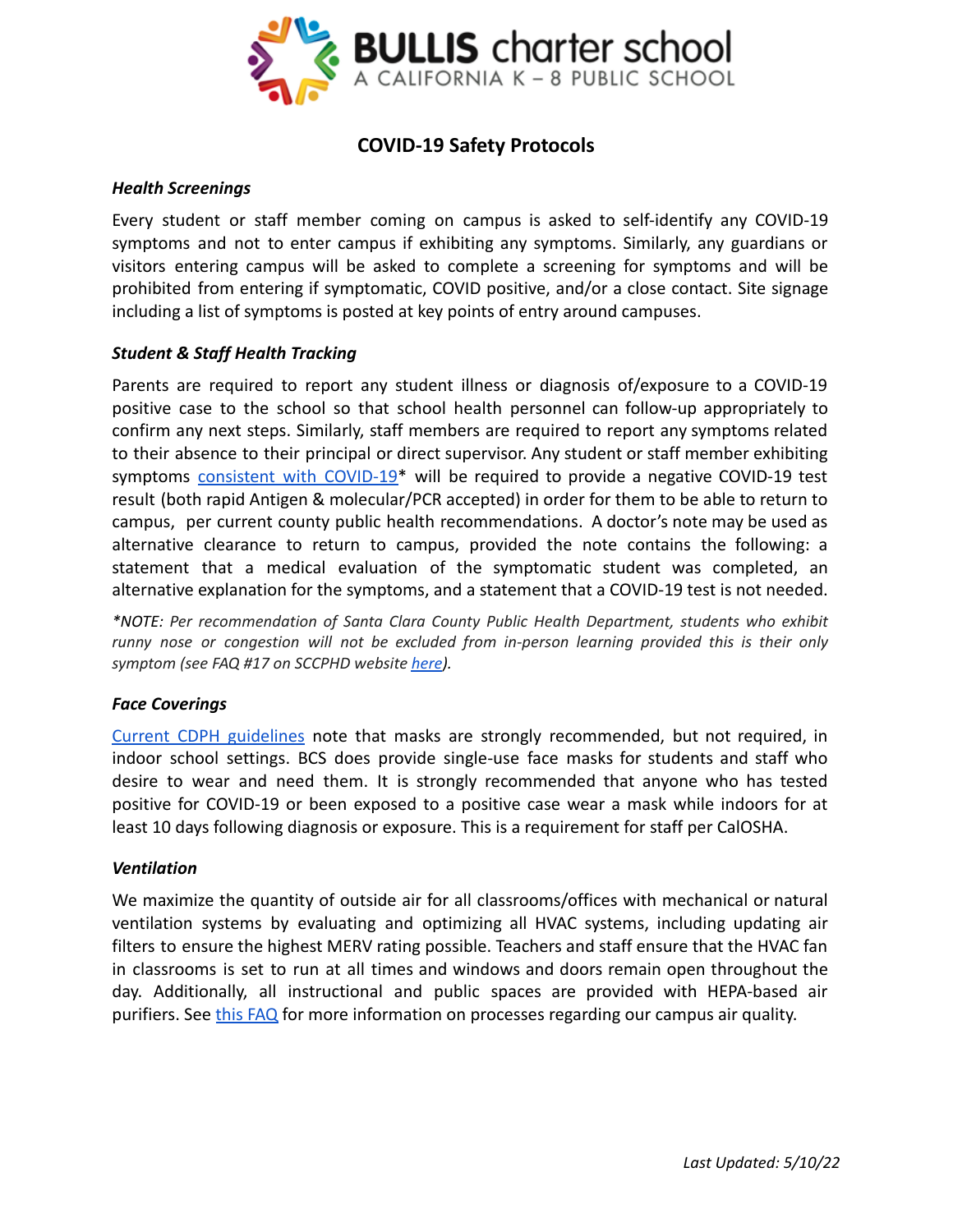## *Cleaning and Disinfecting*

Classrooms and office spaces are cleaned nightly and treated multiple times weekly using an aerosol-based disinfectant solution. Disinfecting wipes are also provided to staff for the cleaning of classroom surfaces and any shared materials (headsets, keyboards, etc.). In the case of a COVID-19 case onsite, the area is cleaned and disinfected within 24 hours.

#### *Hand Hygiene*

All classrooms and restrooms are equipped with sinks containing touchless soap and paper towel dispensers. Outdoor sinks are also dispersed throughout campus to help expedite more frequent hand washing for all students. Automatic hand sanitizer machines are provided at the entry to each classroom as well as in key high traffic areas. Bottles of hand sanitizer are also provided in high traffic areas and available for staff to use as needed. Staff and students are required to follow regular daily washing (with soap and water for 20 seconds) regimens\*:

- after using the restroom or helping a child use the restroom
- before and after eating
- after recess

\**Teachers may determine additional times where washing is appropriate for their students.*

## *Testing*

In order to monitor COVID-19 transmission rates in our community, we have partnered with [Concentric](https://www.concentricbyginkgo.com/) by Ginkgo to provide all of our families with the opportunity to participate in a pooled COVID-19 testing program. All students are invited to participate in this program by having their parents opt-in for them to be tested for free onsite. More information about this asymptomatic testing program can be found [here.](http://bullischarterschool.com/wp-content/uploads/2021/09/BCS-Pooled-Testing-FAQ.pdf)

For symptomatic testing, we follow current CDPH testing [recommendations](https://www.cdph.ca.gov/Programs/CID/DCDC/Pages/COVID-19/Updated-COVID-19-Testing-Guidance.aspx) and accept antigen and molecular test results from individuals who exhibit any COVID-19 symptoms other than loss of taste or smell. For those with these latter, COVID-specific symptoms, a confirmatory negative PCR result is needed for clearance to return to campus. Families and staff have found success accessing these kinds of tests through the [Curative](https://curative.com/) or El [Camino](https://www.elcaminohealth.org/landing/schedule-covid-19-test) health systems. More testing resources can be found [here](https://www.sccgov.org/sites/covid19/Pages/covid19-testing.aspx) or provided by our health team [\(health@bullischarterschool.com](mailto:health@bullischarterschool.com)).

## *Vaccination*

Per current public [health](https://www.cdph.ca.gov/Programs/CID/DCDC/Pages/COVID-19/Order-of-the-State-Public-Health-Officer-Vaccine-Verification-for-Workers-in-Schools.aspx) order, vaccination of all school workers is required. As such, all staff are required to either present a proof of their vaccination status to human resources or submit a negative test result weekly. Additionally, any parents who wish to volunteer onsite (i.e. hot lunch) are also required to be vaccinated in order to be on campus and volunteer.